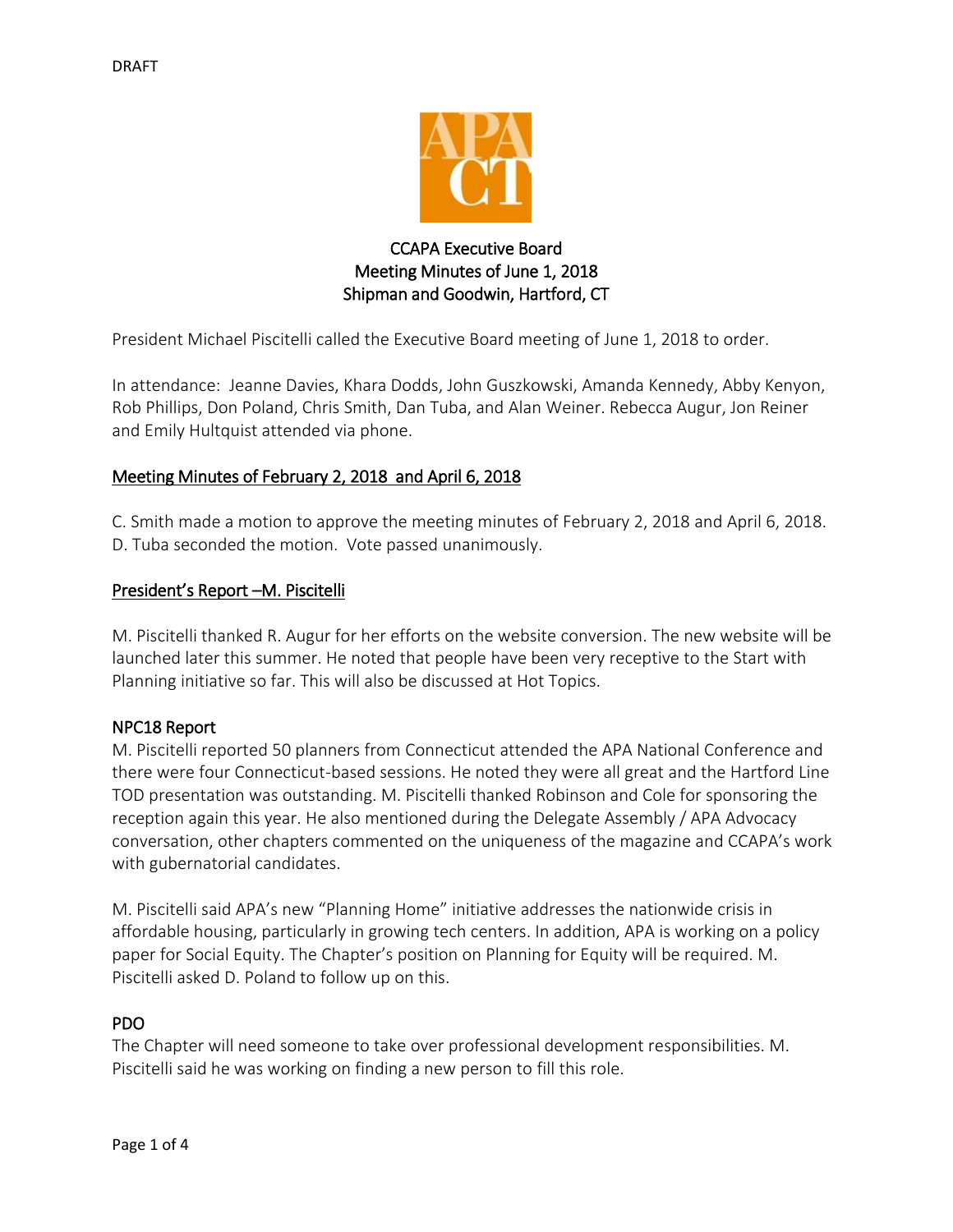# Discussion Topics APA Foundation

The Board discussed the APA Foundation. M. Piscitelli said a note when out to CCAPA members to donate to the APA Foundation to support recovery work in Puerto Rico. There was a general discussion about the role of planners and CCAPA in disaster recovery. D. Tuba remarked on the importance of planners in disaster areas to assist communities in the permitting process. D. Poland noted often planning comes in later in the process but it is important planning is done before disaster to prepare communities and ensure they are able to manage the recovery process. There was discussion about the Chapter developing capacity to assist with recovery. M. Piscitelli said the APA Foundation has a grant available, applications are due June  $18<sup>th</sup>$ , and if awarded funding, CCAPA could send a group to Puerto Rico to help communities. D. Poland, J. Davies, and K. Dodds volunteered to pursue this. R. Philips also said he was interested. A call would be arranged with Jen Rodriguez.

# Transport Hartford Summit

E. Hultquist said planning is underway for the Transport Summit. She said the goal is to help the general public understand transportation, especially multi-modal transportation, and educate residents about transportation issues. She explained the Center for Latino Progress was awarded funding by the Hartford Foundation and the Transport Summit is part of the funded program. CCAPA is a financial sponsor of the event and sessions are eligible for CM credits. M. Piscitelli said the role of CCAPA members at the summit is important, members will be needed to facilitate round table discussions and present sessions in the format of a CPAT community assistance effort. E. Hultquist said the event is scheduled for November 19<sup>th</sup> in Hartford. J. Davies asked that any speakers and their bios be sent to her so she can log them in for the CM credits.

# Bylaw Amendment

M. Piscitelli said the Chapter is currently working on an amendment to the bylaws. C. Smith explained Chapter Officers would be elected in September and would take over in January. The Board discussed requirements to run for President. Some members questioned if the transition period for the President was adequate or if it could be condensed. There was consensus it is important the President-Elect attend the APA Leadership meeting. C. Smith will draft the amendment and will send out for review and vote by the Board.

# Strategic Plan

It was suggested the Chapter review the notes from the retreat and organize it into a framework, which can then be incorporated into the Strategic Plan. E. Hultquist and M. Piscitelli will follow up.

# Treasurer's Report

K. Dodds reviewed several highlights including conference travel expenses for the President and PDO were paid out, insurance policies have been renewed, and there were several SNEAPA related expenses. K. Dodds reported \$500 was received from Milone & MacBroom for the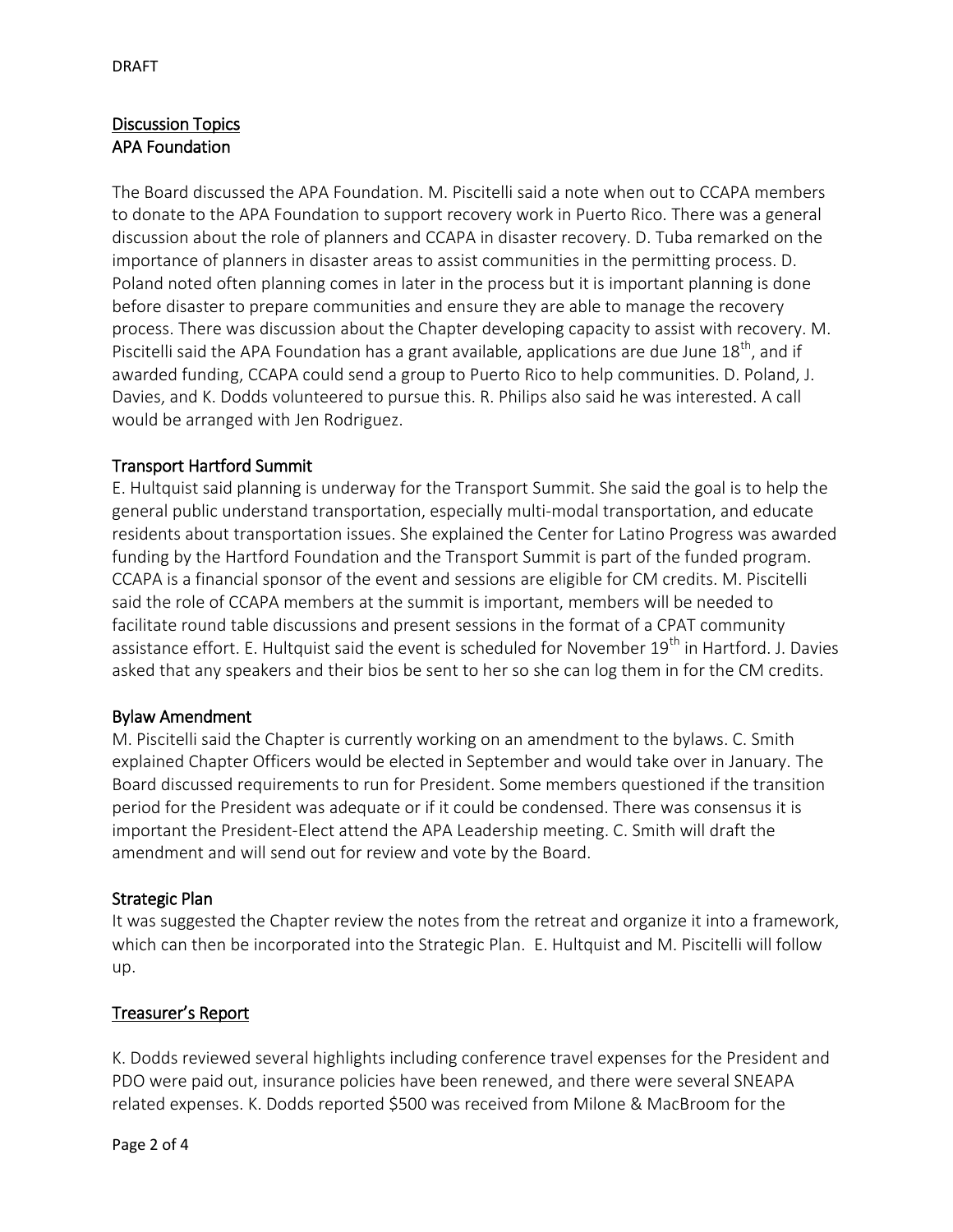legislative breakfast. She also noted the Chapter is covering some expenses for Constant Contact for SNEAPA. M. Piscitelli said the Chapter received the President's Grant for \$2,000, which should be reflected as a revenue line item.

R. Phillips made a motion to adopt the FY 18 budget report. C. Smith seconded the motion and it passed unanimously.

## Committee Updates

## Communications

R. Augur said the website transition is moving along, there is a call scheduled for next Tuesday. R. Augur reported the next Planning Magazine issue is coming out soon. She needs a message from the president and from the bench.

### Program

J. Davies reported since January, 11 events have been held, the SHPO event went particularly well and is growing in popularity. J. Davies said the Rural Lands Rural Towns event will be held in Brooklyn, CT next week and a reminder will be sent out to planners. The Committee is looking to hold an Art of Planning event in September with a focus on natural resources. J. Davies also requested a list of core partners and asked that the Board direct people to her.

## Membership

A. Weiner said membership is steady overall. He noted there have been some changes in membership with planners retiring and other planners moving to new positions. He stated it is important the Chapter is notified of these changes so it can be publicized. It was suggested a section in the magazine cover this. A. Weiner also asked R. Augur about the membership directory on the website. There was a discussion about APA National's directory and how the membership directory would be formatted with the new website.

### Government Relations

J. Guszkowski said Hot Topics would include an update on the Granny Pod legislation. He also reported they are working with CFHA to discuss increasing affordable housing in Connecticut. An update of fair housing activities will be provided at Hot Topics as well. The Board discussed CCAPA's interaction with the Home Builder's Association as well as the CT Bar Association.

### SNEAPA

M. Piscitelli said the SNEAPA Committee is meeting this afternoon. Registration for the conference opens in three to four week. There have been 50 programs submitted to date.

# UConn/Planning Education

R. Phillips reported he attended an Alumni Council meeting and discussed the planning program. A critical mass of students is needed to support the program. The role of CCAPA and planners in development of a program was discussed.